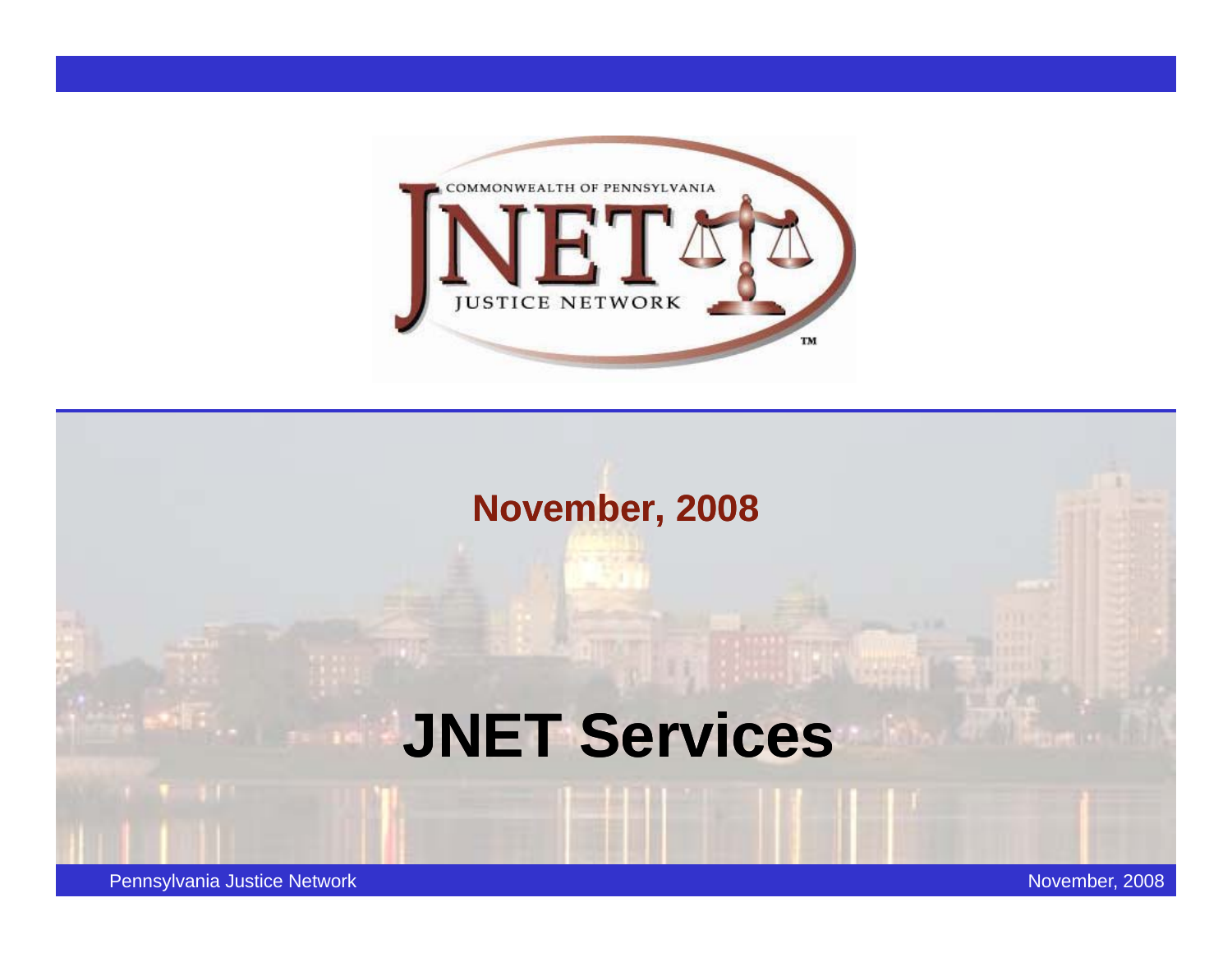

# **The Integrated Criminal Justice Vision**

- **On June 8, 1999, an Executive Order was signed to create and formalize the JNET Governance Structure.**
- **JNET was formalized with the following vision:**
	- To enhance public safety through the integration of criminal justice information throughout the Commonwealth by adopting business practices which promote:
		- cost effectiveness;
		- information sharing; and,
		- timely and appropriate access to information

#### • **JNET is:**

- Commonwealth's primary public safety information broker.
- A secure online "virtual single system" for the sharing of justice information by authorized users.
- **Information portal supported by various municipal, county, state and** federal agencies.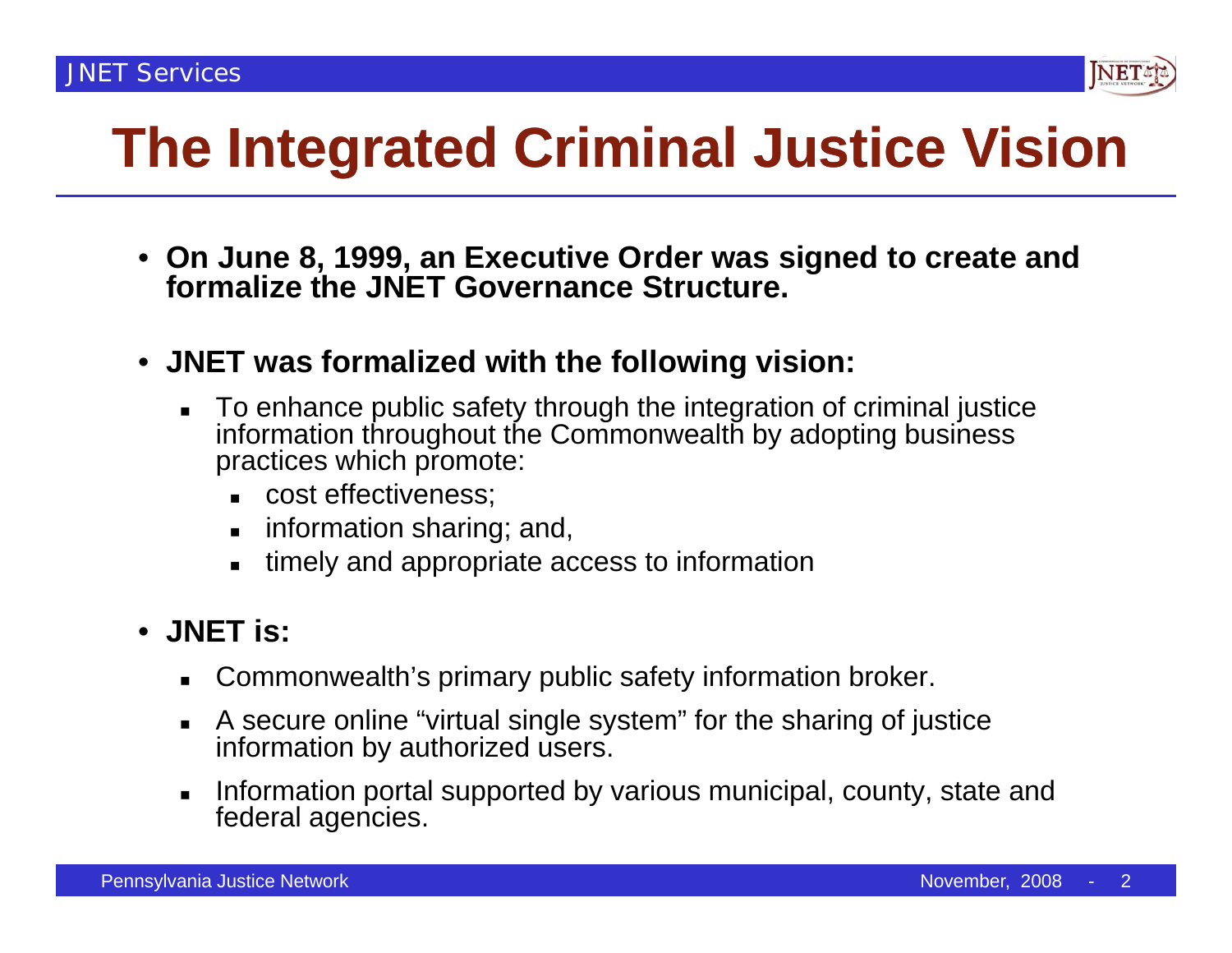

- **Commonwealth's primary public safety information broker.**
- **A secure online "virtual single system virtual system" for the sharing of justice information by authorized users.**
- **Information contributed by various municipal, count, state and federal agencies.**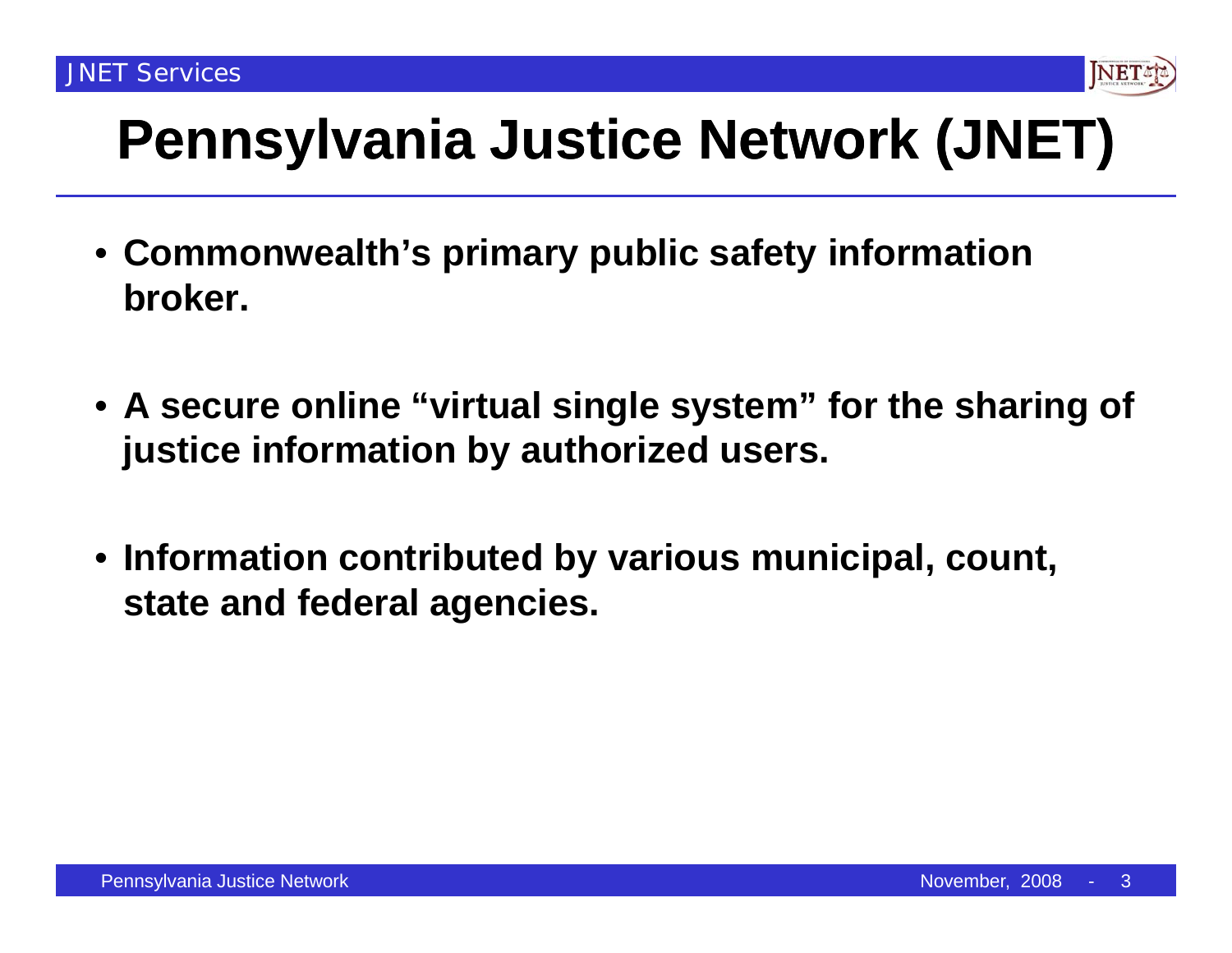

- **The Pennsylvania Justice Network (JNET) is a collaborative effort of 16 state agencies to build <sup>a</sup> secure integrated justice system system.**
- Administrative Office of Pennsylvania Courts
- Board of Pardons
- Board of Probation and Parole . . . . . . . . . . . . . . .
- **Commission on Crime and Delinquency**
- **Commission on Sentencing**
- $\bullet$  Department of Corrections
- Department of Public Welfare
- Department of Transportation
- **Governor's Policy Office**
- **Governor's Office of Administration**
- $\bullet$  Office of Attorney General
- Office of the Budget
- **O** Office of General Counsel
- Office of Inspector General
- Juvenile Court Judges' Commission
- **Pennsylvania State Police**

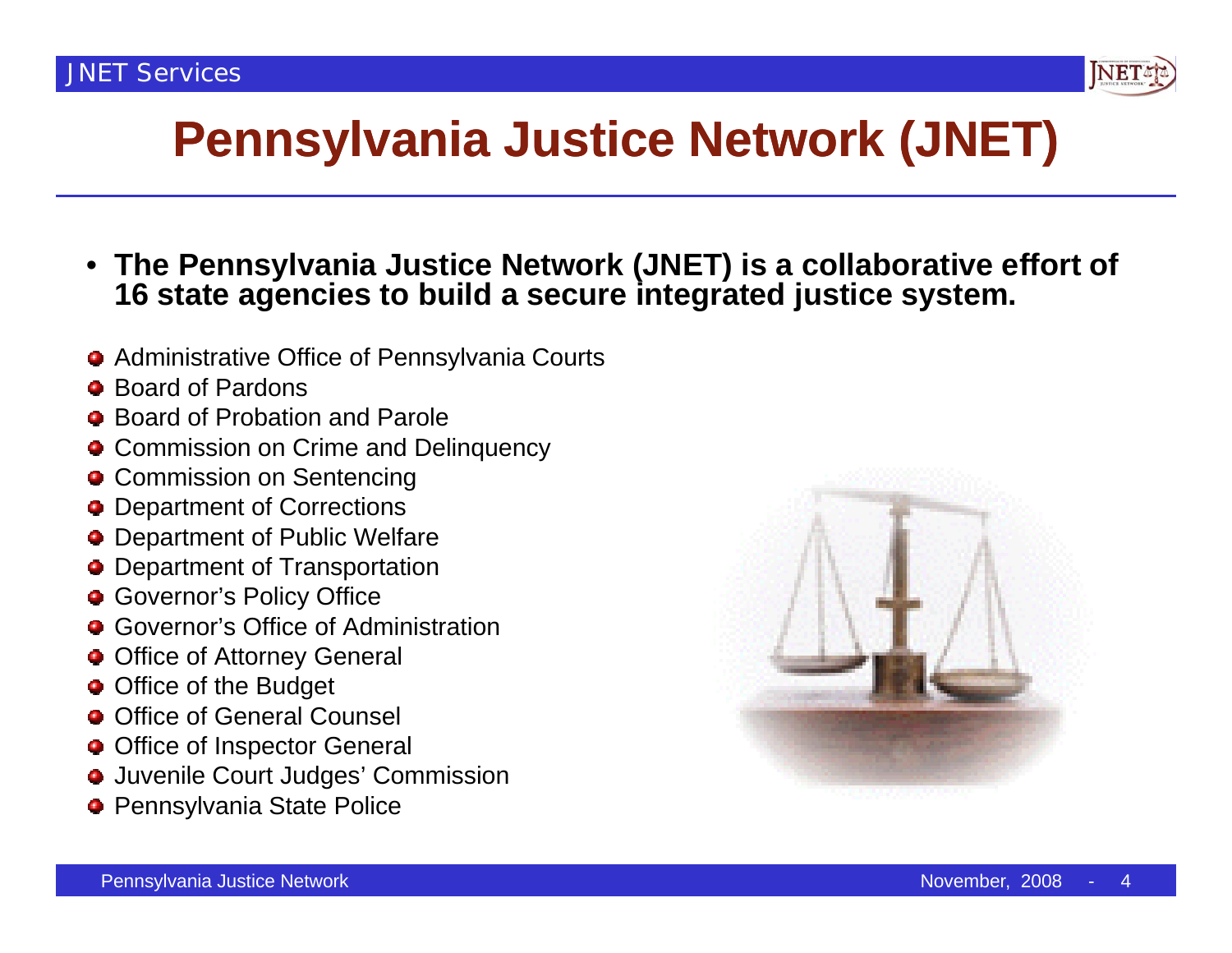

#### **Governance & Structure**

- $\bullet$  **Executive Level Sponsorship & Education**
	- Г **Executive Council & Senior Policy Board**
- $\bullet$  **Manager/Director Level Vision & Leadership**
	- **Steering Committee, Senior Managers, Sub Committees**
- •**Staff/Contractor Level Commitment**
- $\bullet$ **Technical Expertise**
- $\bullet$  **Subject Matter Experts**
	- Г **Day to day development, operations, communications & support**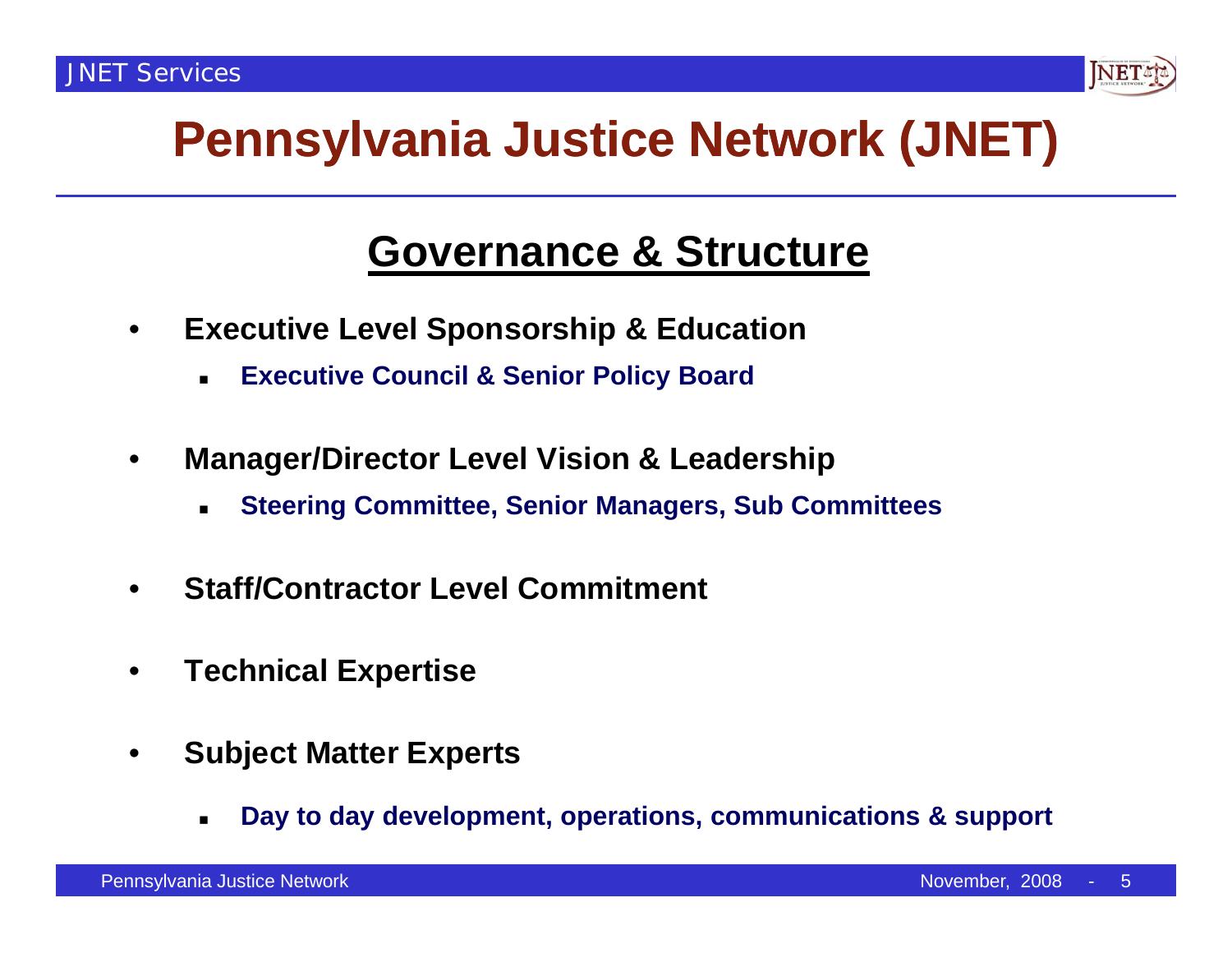

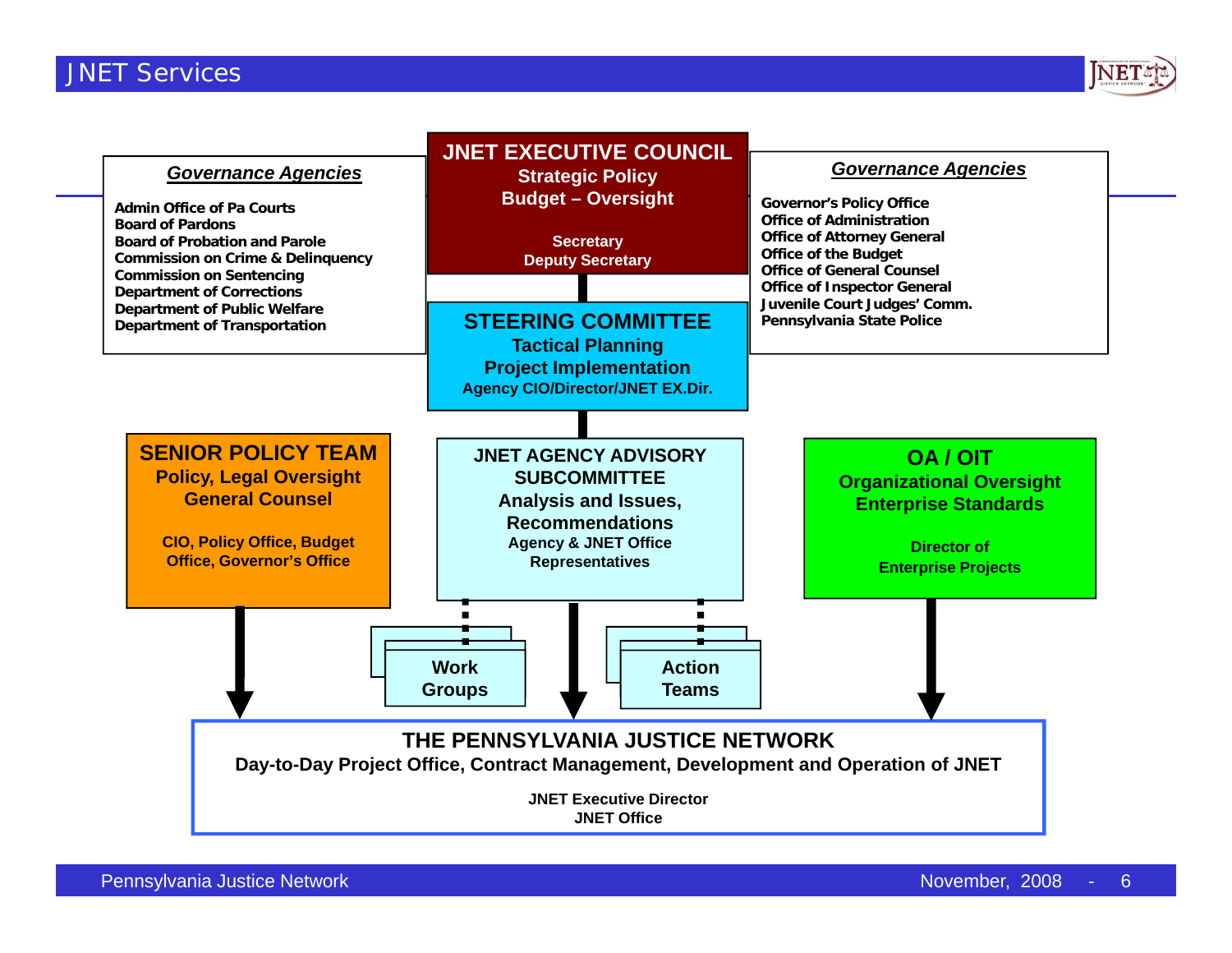

## **JNET Vision Statement**

• Through the full commitment of its member agencies, leadership and staff resources, the Pennsylvania Justice Network will promote safer communities throughout the Commonwealth of Pennsylvania by providing the complete and secure integrated justice system to all of Pennsylvania's public safety partners.

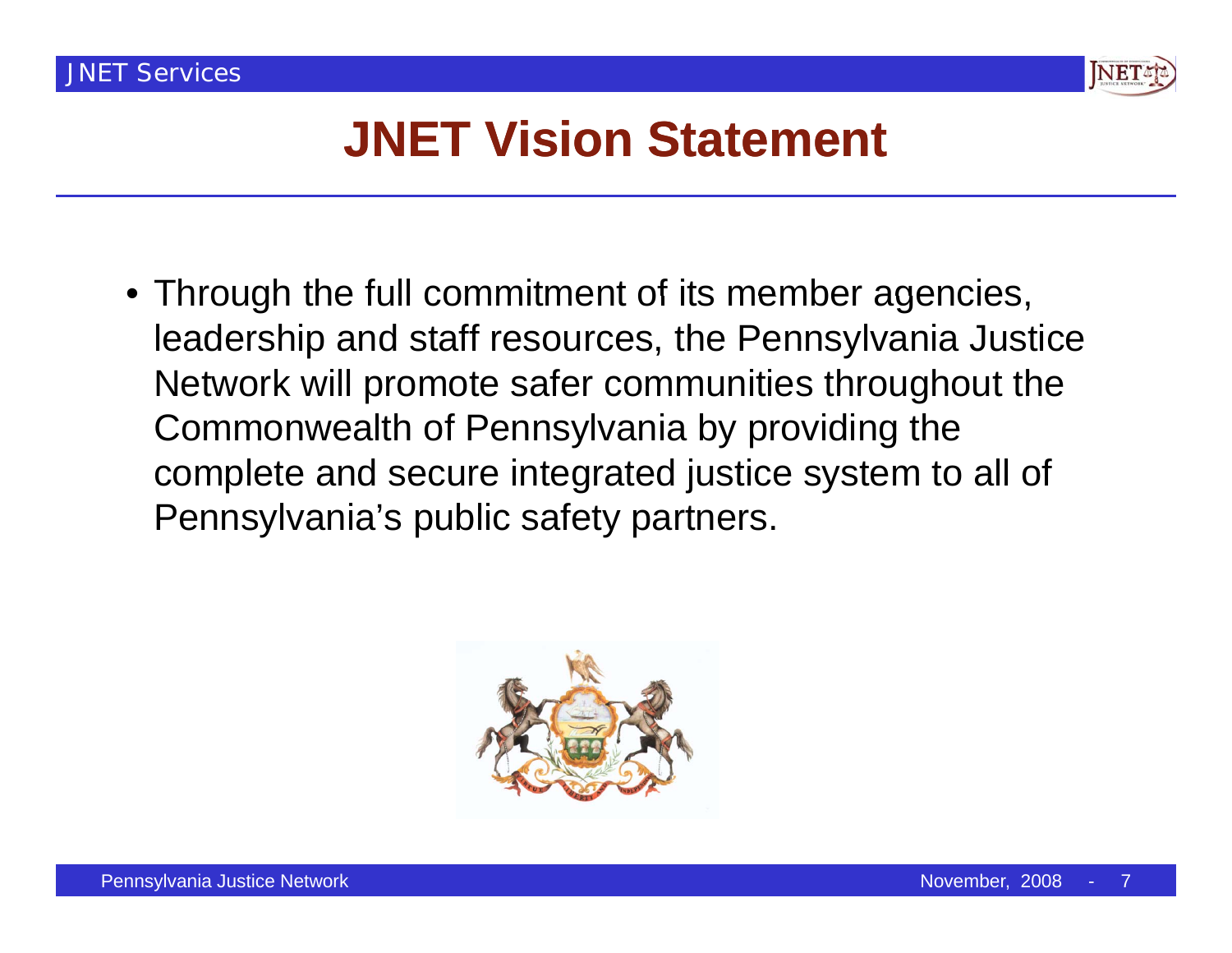

## **JNET Mission Statement**

- $\bullet$  **The Pennsylvania Justice Network will lead the transition from collaboration to integration. JNET will continue to be a national leader in**  timely, accurate and secure information access and exchange by:
	- Providing a platform that enables diverse agencies, systems and people to convene around a common goal of improved public safety, integrated justice and information exchange;
	- Resolving horizontal and vertical integration issues to ensure a coordinated, federated approach to integrated justice and information exchange;
	- Deploying emerging technologies that will support the operational needs of the public safety community of practice and the extended enterprise of integrated justice;
	- Pursuing more aggressive means to ensure protection of data, adherence to security protocols and policies and the ongoing auditing of data access and exchange;
	- Exploring cost effective solutions for exchanging justice and public safety information.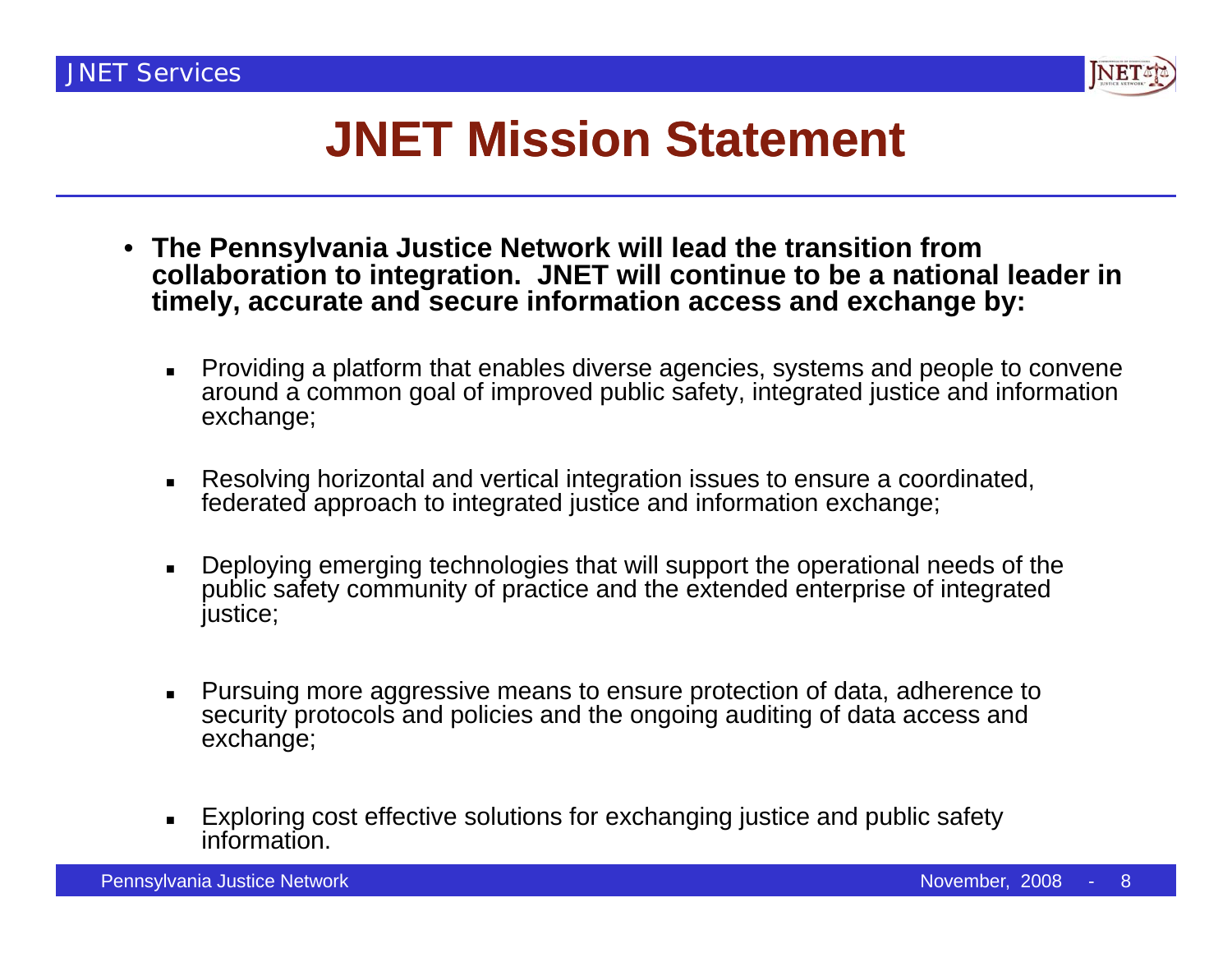

# **JNET Community**

- **Over 34,000 registered local, county, state and federal government justice professionals across Pennsylvania from:**
	- 54+ Commonwealth Organizations
	- $\blacksquare$ 42+ Federal Agencies connected in 52+ field offices
	- 67 Counties connected to JNET
	- $\blacksquare$ 900+ Municipal Police Departments
	- All 577 Magisterial District Judge's Offices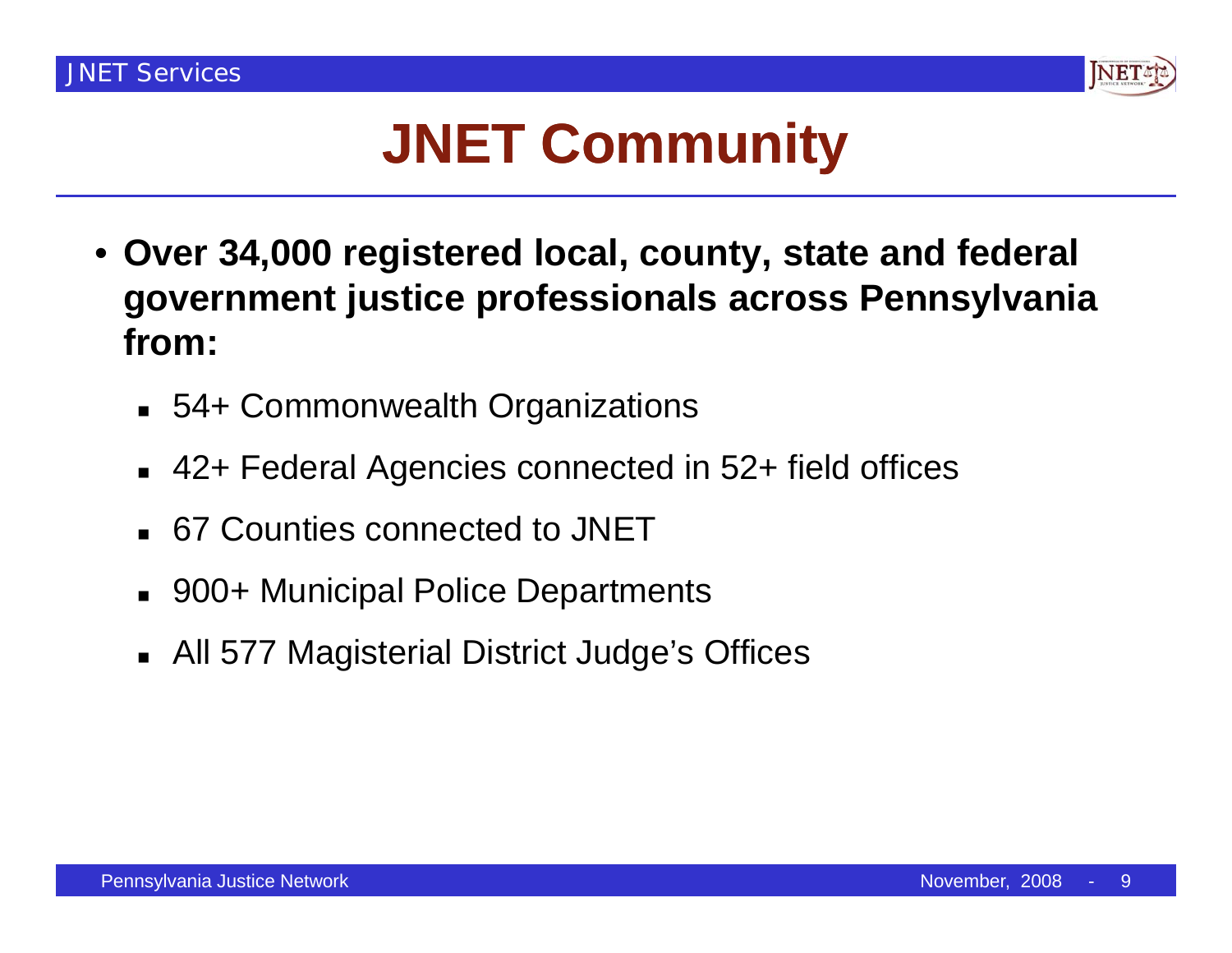

• **JNET's distributed approach to information sharing is the foundation of our statewide secure infrastructure. This approach requires state, county and local partnerships to create and maintain a**  cost effective infrastructure solution. Access to JNET is dependent upon Commonwealth circuits, **JNET Public Key Infrastructure (PKI) and county supported local area networks and virtual private netw** 

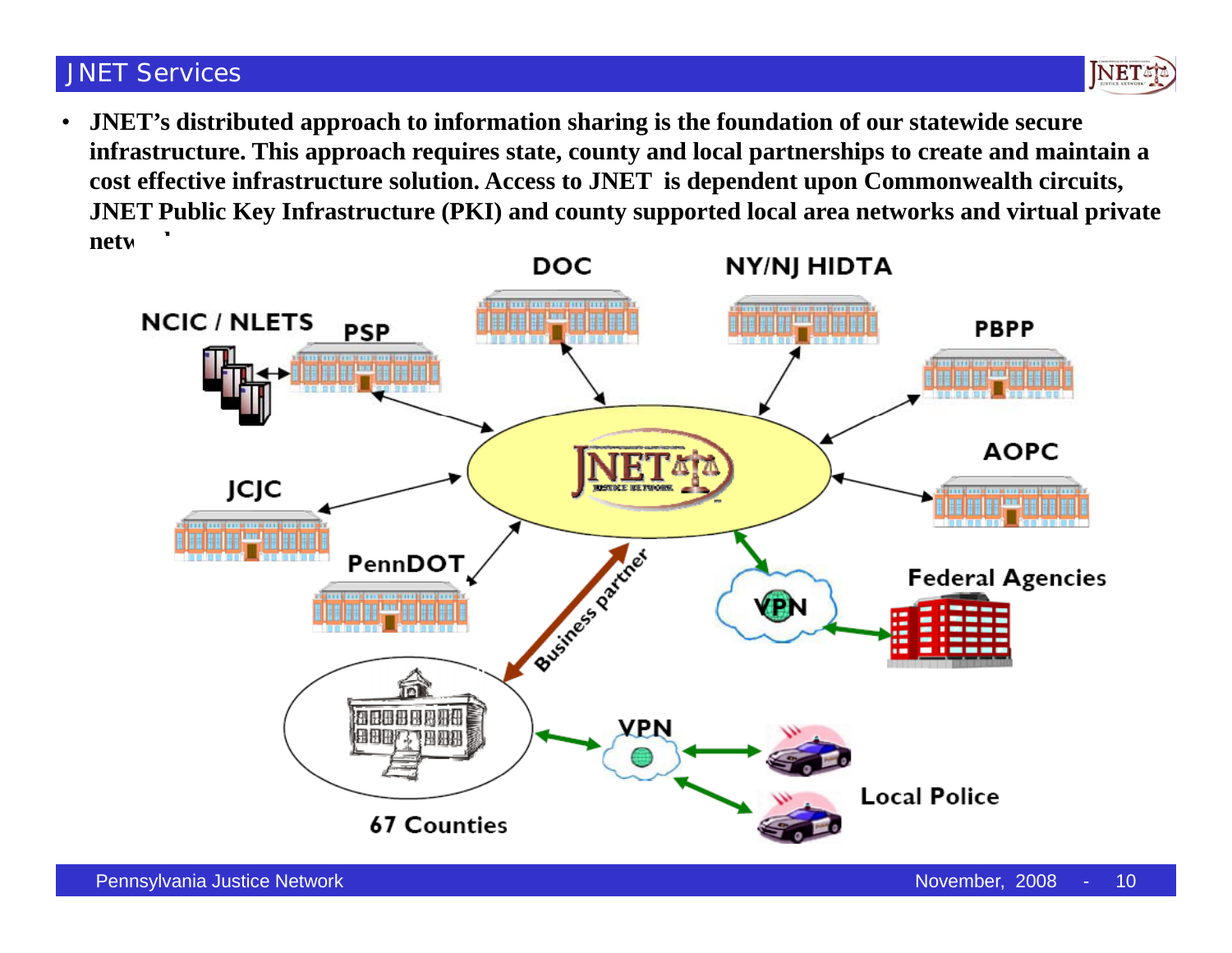

# **JNET Security Model**

**Security** - The JNET PKI allows agencies and authorized users to invoke multi-factor authentication models including cryptographic modules, digital certificates, e-tokens, and smart cards. Stationary users who access JNET from their desktop are afforded Federal Information Processing Standard (FIPS)140-2 compliance and 128-bit Secure Socket Layer SSL encryption.

**Flexibility** - Users selecting a roaming credential solution invoke the same security standards coupled with a second form factor of identification and authentication. These roaming credentials enable the end-user to access secure JNET from any secured network throughout the Commonwealth's justice community without being connected to a specific desktop workstation.

By offering alternatives to conventional certificate management policies, and by ensuring state and federal security compliance, agencies have choices when considering authentication methods that align with existing organizational goals.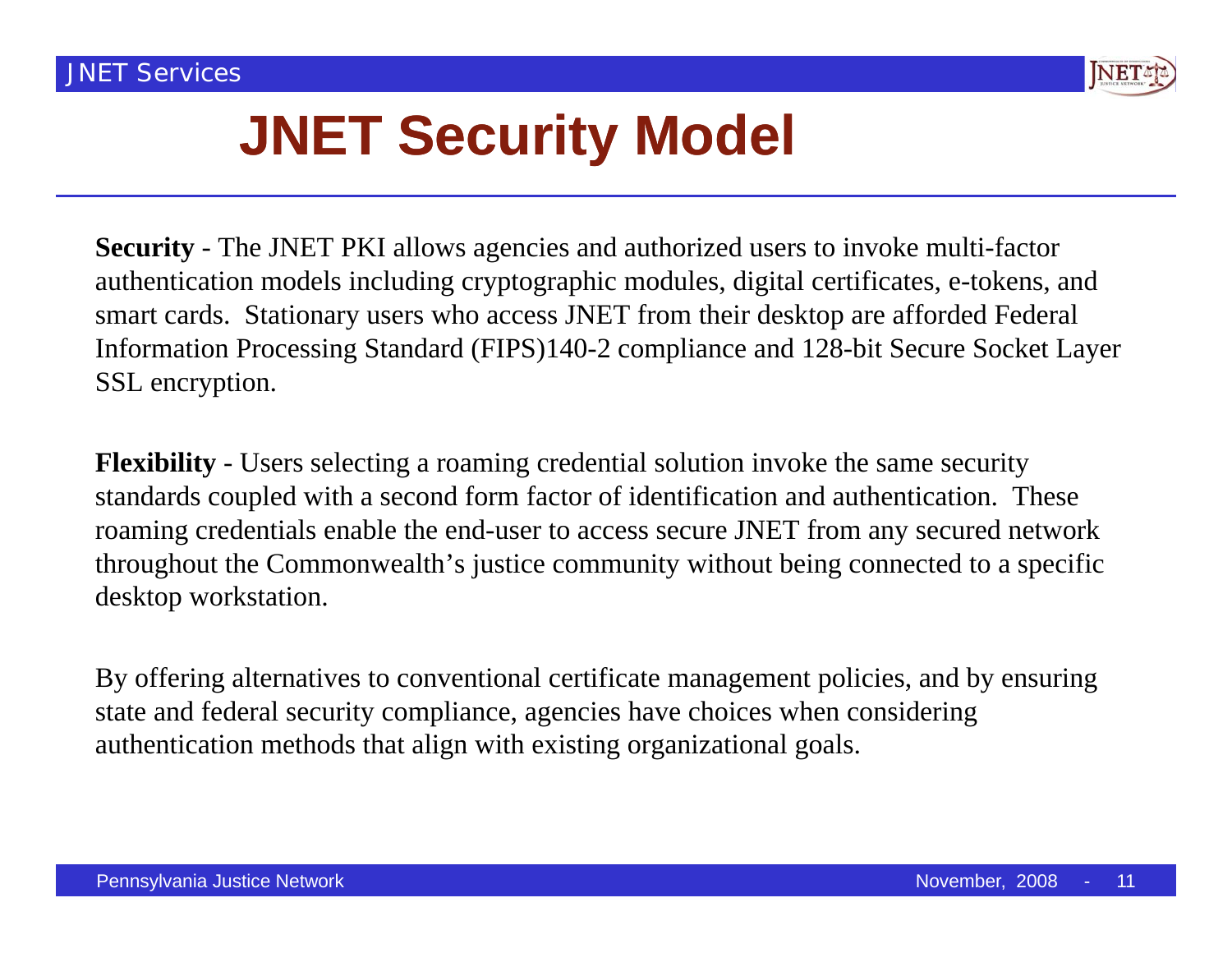

#### **JNET Information Service Bus**

•**Information Access -** The JNET portal or inquiry function allows JNET users to enter <sup>a</sup> search criterion via <sup>a</sup> web browser and simultaneously query Information Access - The JNET portal or inquiry function all<br>o enter a search criterion via a web browser and simultaneousl information from disparate state and county justice databases.

•**Web Services –** JNET Information Services Bus (ISB) utilizes web services a platform for information sharing, application integration, and business process execution while continuing to ensure that agencies retain ownership over their data. Web services invoke business processes to call data from a variety of sources and compile them into business information.

•**Integration Services –** Transforms the ISB into an Enterprise Service Bus (ESB) removes the "application silos" by creating business tools for end users by combining web services into integrated business services.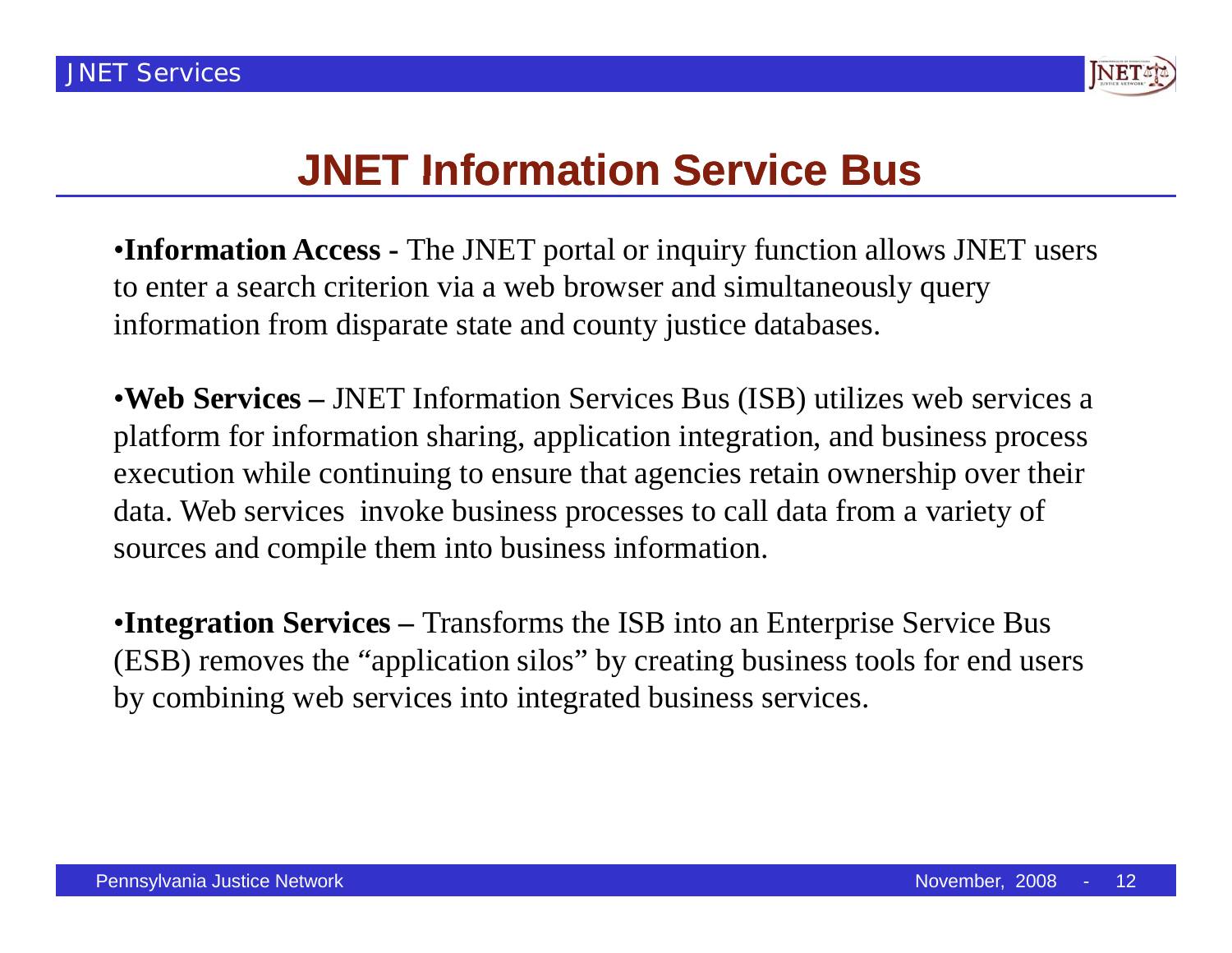

## **Training**

End User Education - **The JNET Learning Management System (LMS) is a secure portal application that supports the online training needs of public safety practitioners.**

- The JNET Learning Management System is available 24/7 and offers courses to students based on their JNET user role.
- Provides instructional web-based courses and business case scenarios that assist users when taking online training courses.
- Cost-effective alternative to instructor led training where all participants are provided the latest information on JNET applications and enhancements.
- JNET training programs offer courses, register students, and track student progress. These Training Management and Tracking tools provide control over end user education both on line and instructor lead.
- Г Users who complete certain LMS courses will retain their access to secure JNET content. Users who do not keep their certification current are automatically downgraded to a lower user role.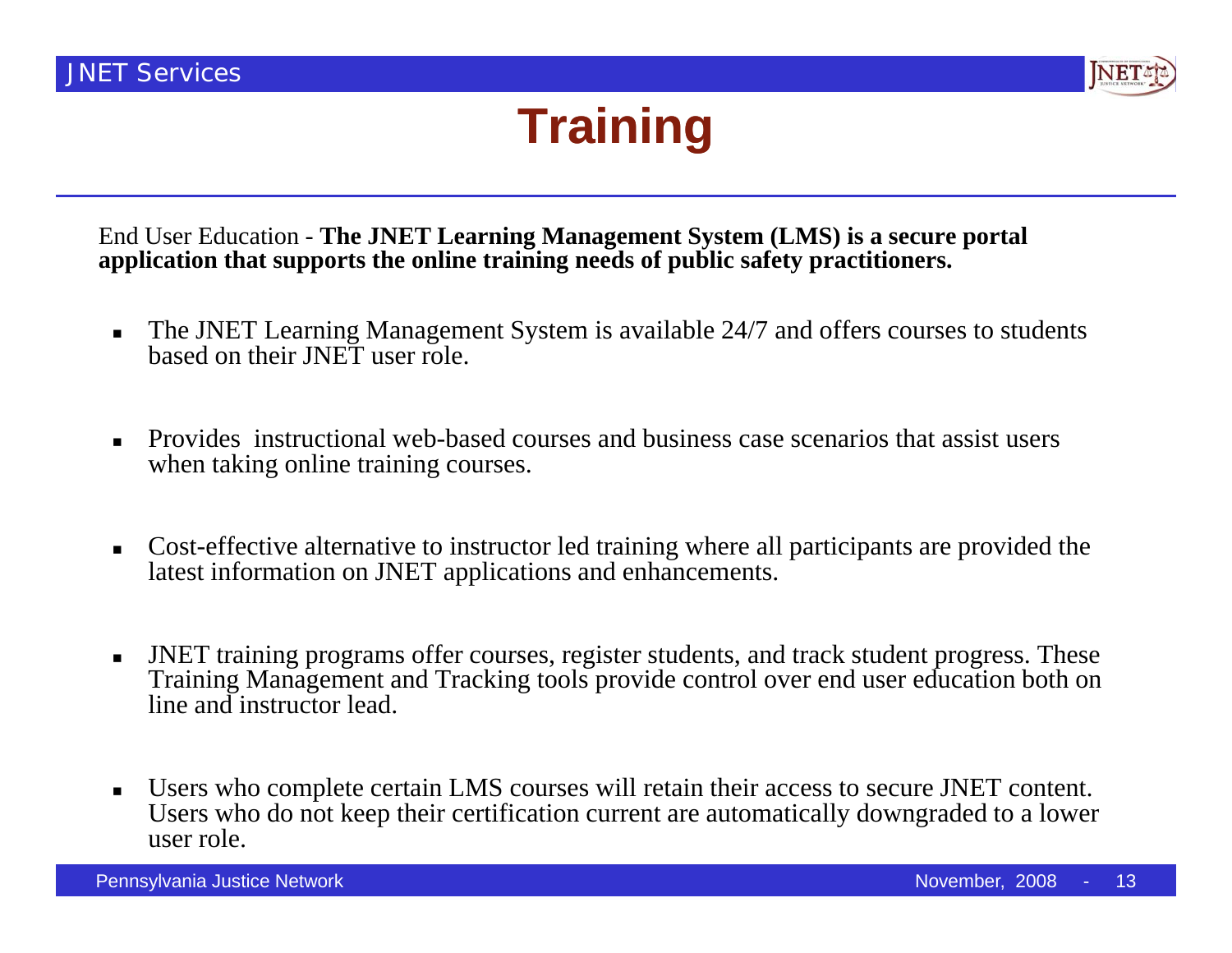

- **JNET created a security framework and trust model that provides the following:**
	- **Identification** a collection of attributes that uniquely describe an object or entity that provides assurance of the identity of a user or end entity in order to grant access to a JNET resource (e.g., web/application server, data, or system).
	- **Authentication** A process by which an entity or object's identity (credentials) is challengeable and validated.
	- **Data Protection & Confidentiality**  Through Encryption, VPN and SSL ensure that all data and transactions cannot be intercepted and viewed by an unauthorized third party.
	- **Data Integrity** – ensure that data is not altered during transmission.
	- **Non-repudiation** prevent someone from denying they originated a transaction, message, or data.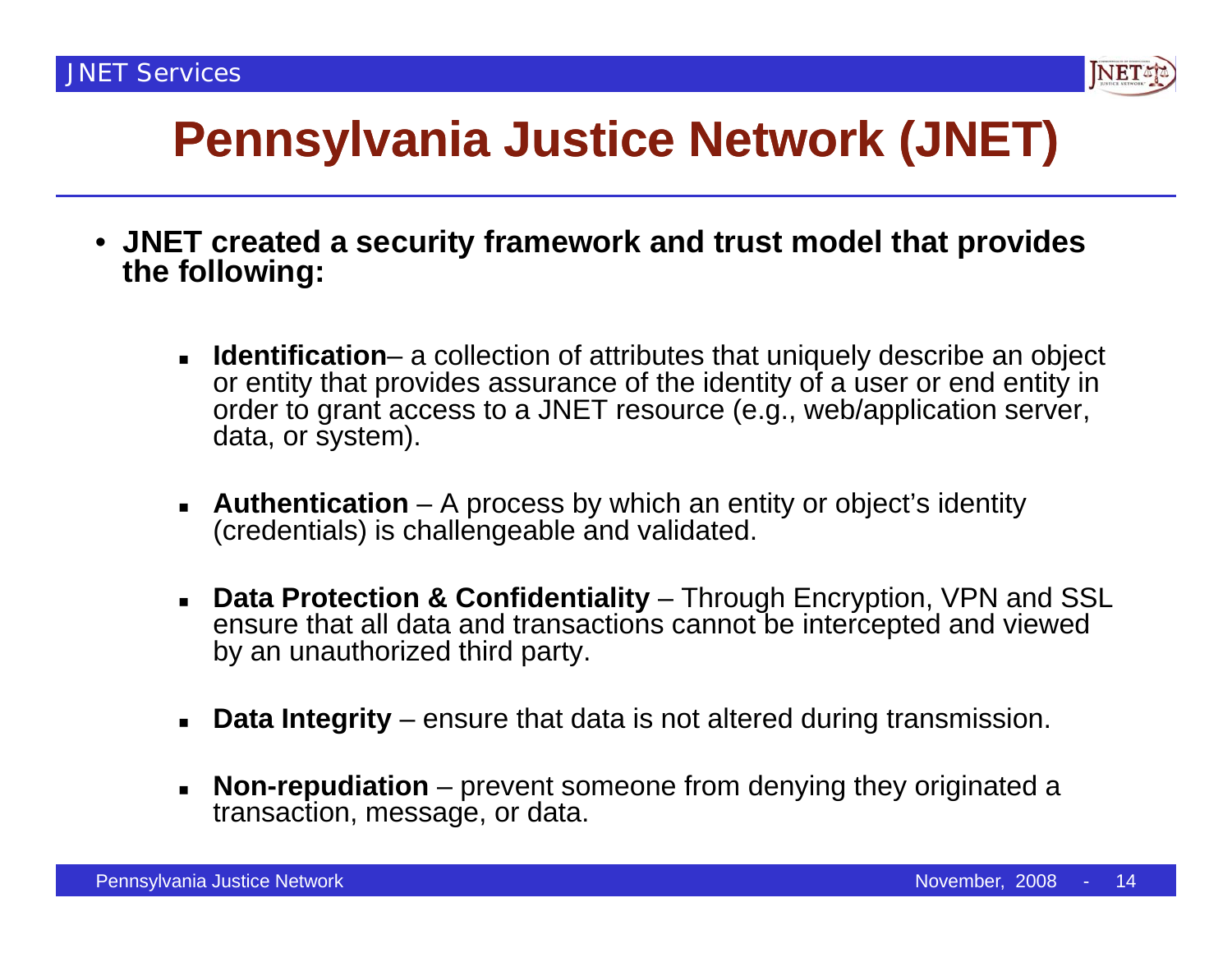

- **JNET created a security framework and trust model that provides the following:**
	- **Single Sign-On** provide the user with the capability to access multiple systems and servers in JNET using a single ID without having to login each time the user accesses a different server or system.
	- **Access Control & Entitlement** Mechanisms that allow the provision of fine-grained access control down to the functions users are able to perform with a given application. Users can be categorized by roles for role-based access control (RBAC). controls and authorizes access to JNET resources (e.g., web/application server, data, or system) based on user roles or groups.
	- **Authorization -** A set of processes and controls used to restrict the resources an authenticated entity or object is allowed to access. There must be explicit authorization to perform a service.
	- **Audit** the behavior of an identity can be demonstrable and audited to verify compliance with agreed authorizations.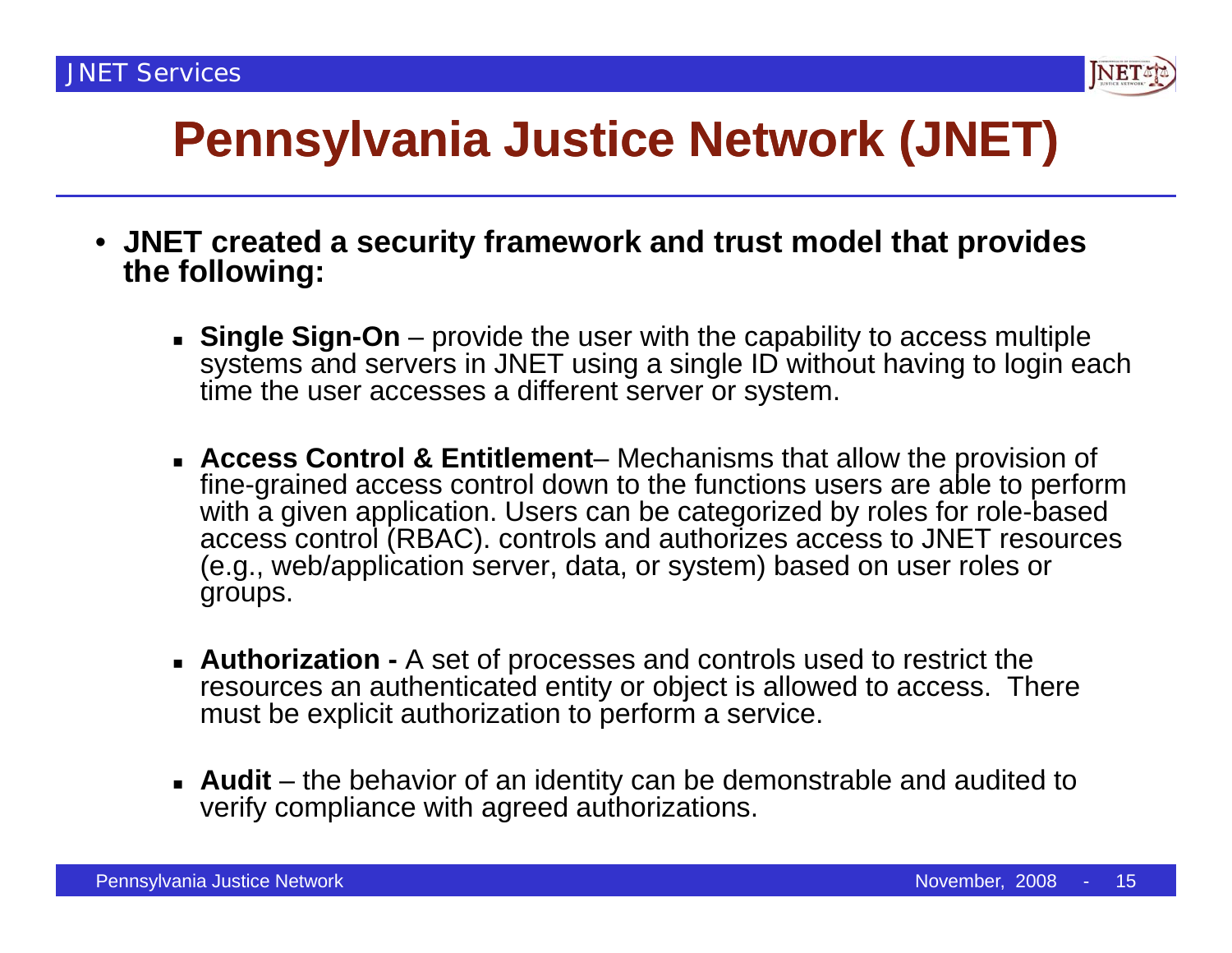

# **Functionality**

- **Inquiry** Justice Data Flexible Search, PennDOT, Photos, Warrant Search
- **Notifications**
- **Example Electronic Mail**
- **Data Exchange**
- **Statistical Reporting**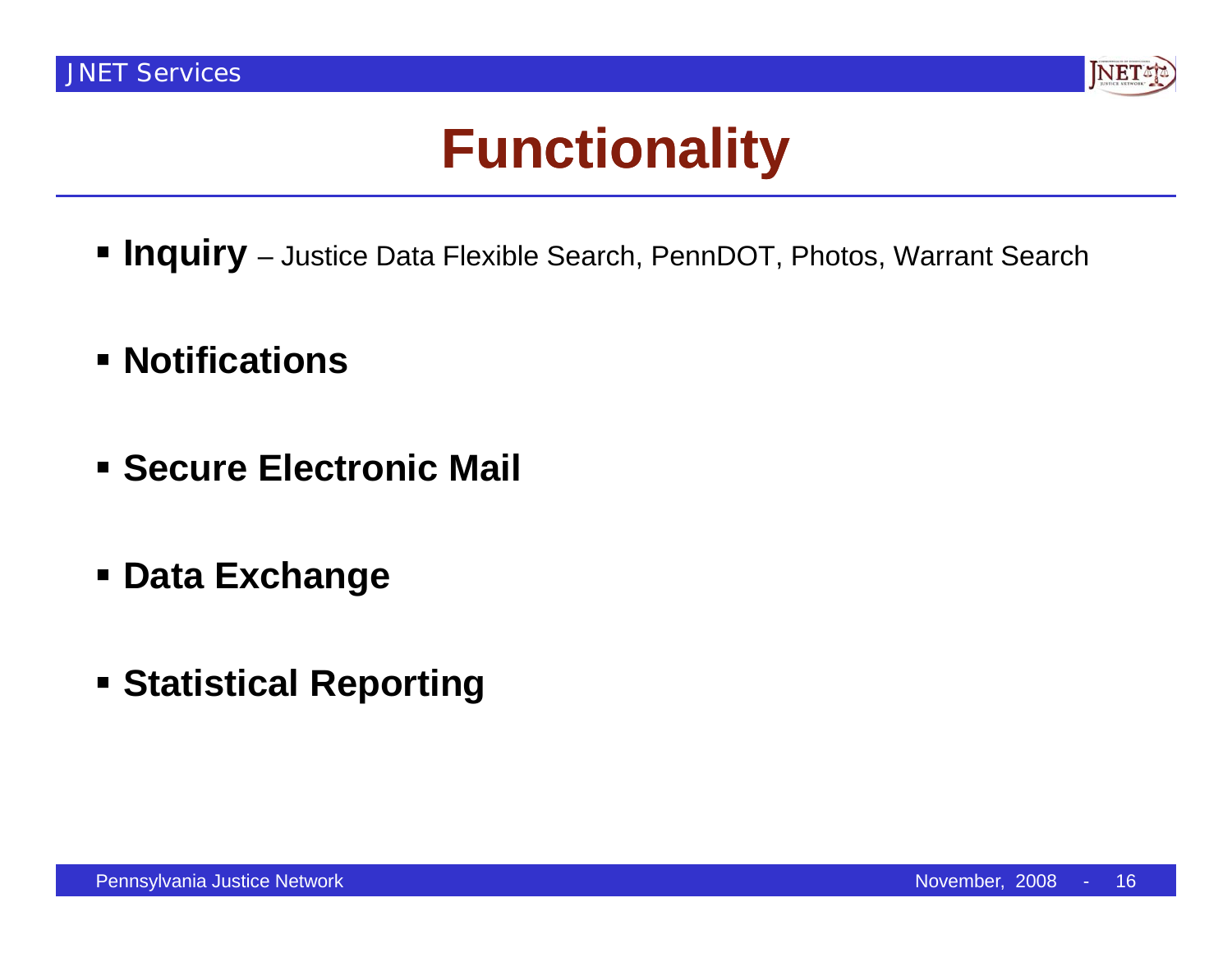

# **JNET User Community**

#### • **Criminal History**

- Access to all JNET data & Services.
- Access to CHRIA protected data.
- Access to NCIC.
- **PA Criminal History**
	- Access to all JNET data & Services.
	- Access to CHRIA protected data (PA only).
- $\bullet$  **C a Just ce riminal Justice**
	- Access to all JNET data & Services.
- • **Non Criminal Justice**
	- Access to AOPC and PennDOT public data only.

#### $\bullet$ **Entitlements**

 $\blacksquare$ **Additional services available (in addition to user-role privileges), when** approved by contributing agency; SGS Web, JTS, ACT 84, cNET.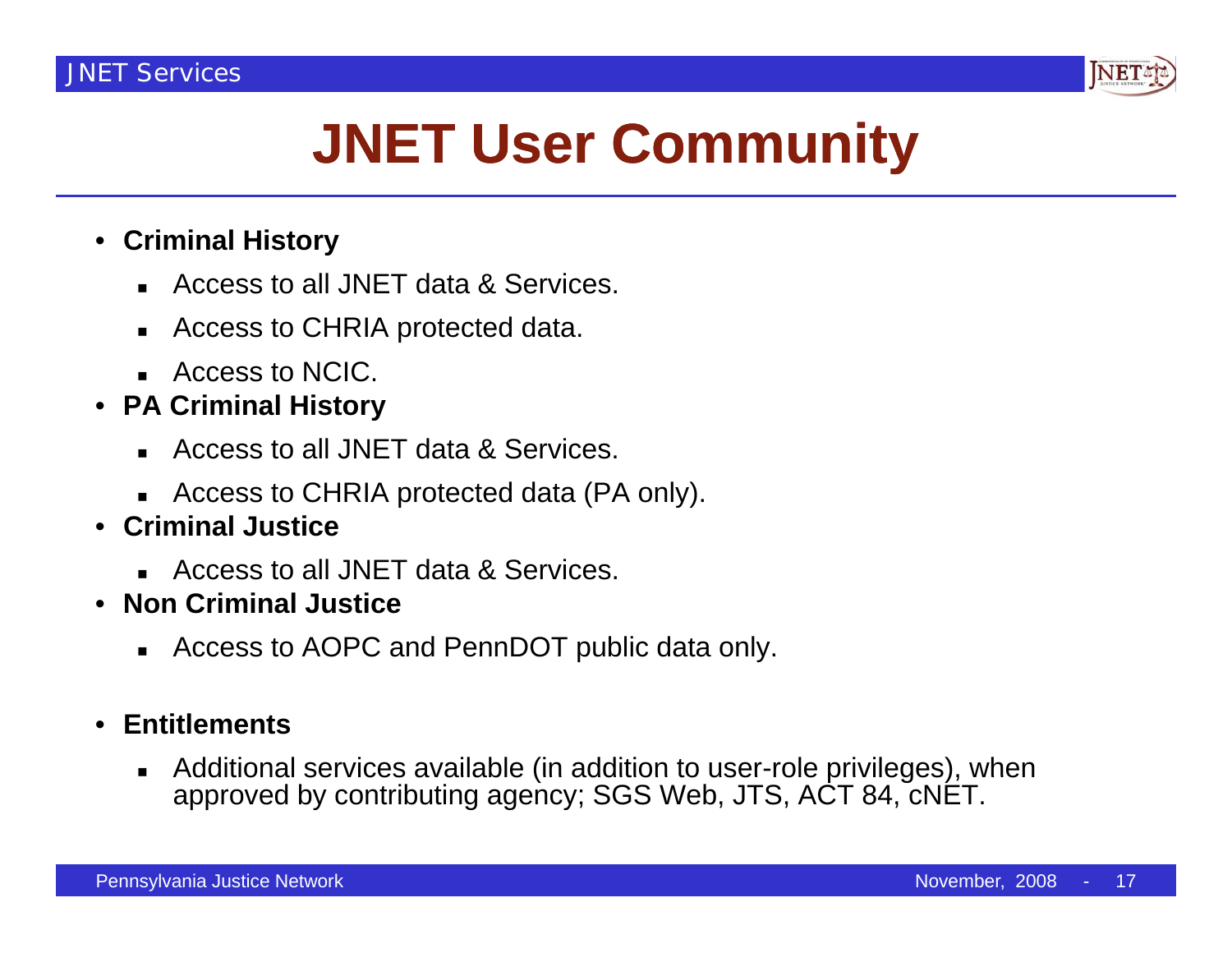

# **Information Accessibility**

- **Justice Data - SID/OTN Lookup**
- $\bullet$ **Justice Data Flexible Search**
- $\bullet$ **Master Name Look up**
- $\bullet$ **Justice Data Search by SID**
- •**Juvenile Tracking System (JTS)**
- **DOC A t 84 Act** •
- $\bullet$ **JNET User White Pages Directory**
- $\bullet$ **DOC/PBPP County Transfer Reports**
- •**Electronic Reporting**
- $\bullet$ **LMS Administration**
- $\bullet$ **PennDot Driver History**
- $\bullet$  **PennDOT Certified Registration Application**
- $\bullet$ **PennDOT Driver History Report**
- •**PennDOT Change of Address**
- **PennDot Photos & Demographic Data Photos** •
- **SGS Web Sentencing Guideline Software**
- **WebCPIN - Photo database with Booking**
- **AOPC Warrant Search**
- •**Access to State and National Systems**
- •**Master Charge Code g**
- •**Crime Network (cNET)**
- •**Notification Watchlists**
- • **DPW PASCES Warrant Lookup**
	- **PSP CLEAN & NCIC**
	- •**Protection From Abuse (PFAD)**
	- •**DOH Deceased Person's Notice Person s**
	- •**DOH Birth Certificate Verification**
	- •**PEMA**
	- **DCNR**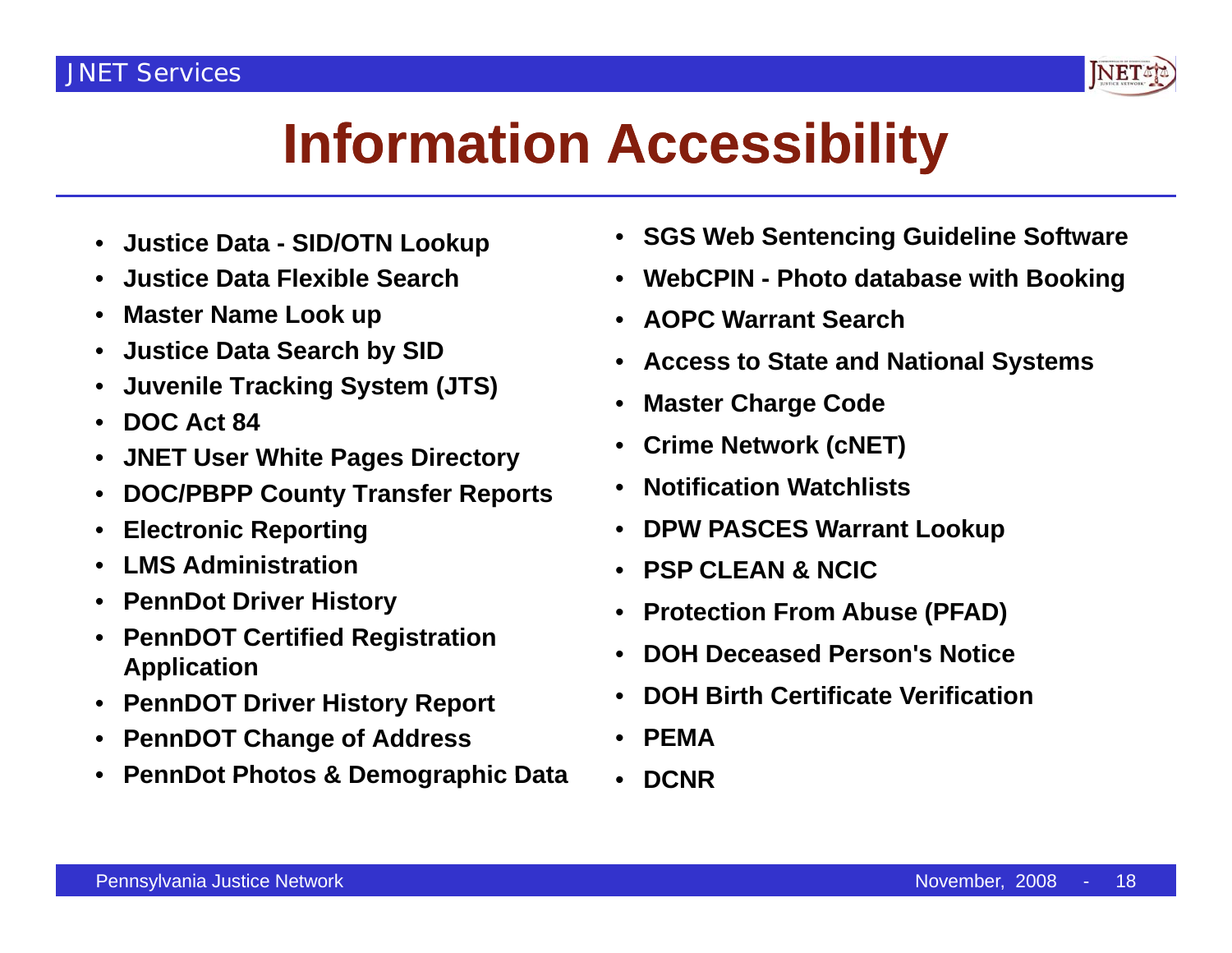

# **National Standards**

- **Nationally, NIEM has been embraced as the standard for data exchange.**
	- П Bureau of Justice Assistance
	- П Department of Justice
	- П National Governor's Association
	- SEARCH
	- Justice Information Sharing Professionals
- $\bullet$  **NIEM reaches beyond public safety & criminal justice domains associated with GJXDM GJXDM.**
- **JNET is recognized as a national leader for information sharing.**
	- 2004 NGA Grant Award for GJXDM
	- 2006 NASCIO Recognition Awards Program for GJXDM
	- 2008 Computer World Honors for SOA & NIEM
	- 2008 NGA Grant Award for NIEM